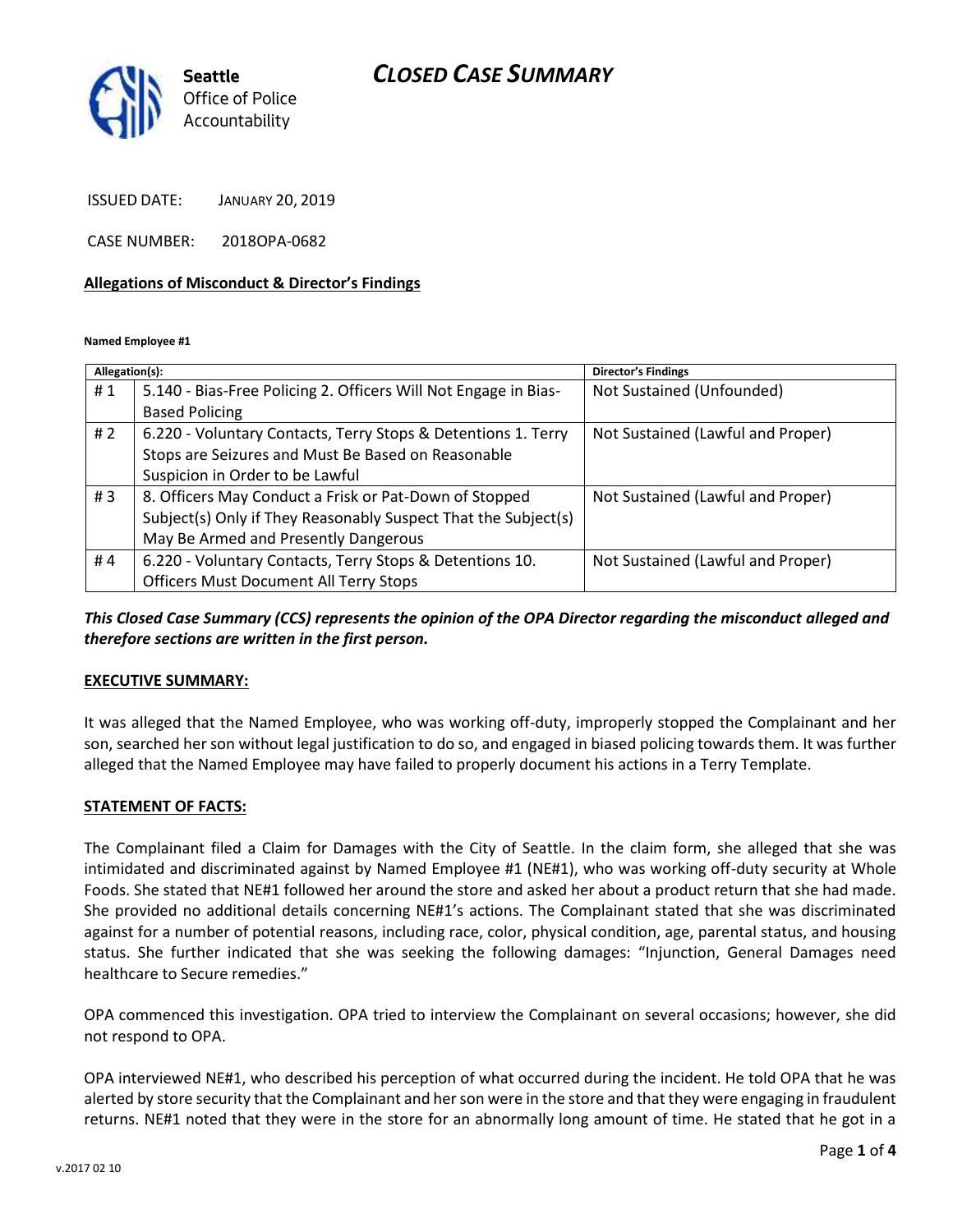

**Seattle** *Office of Police Accountability*

# *CLOSE CASE SUMMARY*

OPA CASE NUMBER: 2018OPA-0682

position where he could observe the Complainant and that she gave him "a very angry look" on several occasions. He told OPA that he simply changed where he was standing and did not follow the Complainant and her son. The Complainant then began to walk in NE#1's direction and towards the store exit.

NE#1 asserted that, at this time, he had reasonable suspicion to believe that the Complainant and her son were or had been engaging in criminal activity. Accordingly, he felt that he was legally justified in detaining them. He described that, when the Complainant's son was walking towards him, he saw a bulge on the son's right side that concerned him. He believed that it could be a weapon. He based this belief both on what he observed, as well as on what he described as the son looking at him aggressively. In addition, he based this belief on his experience that individuals actively committing crimes are often armed.

NE#1 stated that, as the Complainant's son walked past him, he reached out and grabbed the bulge on the son's side to determine whether it was a weapon. The bulge did not turn out to be a weapon and was, instead, plastic bags. At the time he conducted the frisk, he asked the son whether he had a weapon and the son stated that he did not. The Complainant and her son did not stop and walked out of the store.

Around 15 to 20 minutes later, the Complainant walked back inside of the store and asked NE#1 for his badge number. She stated that her son was upset by the interaction. NE#1 provided his name and badge number. NE#1 told OPA that he learned that the Complainant and her son were later caught engaging in illegal activities in the store and were trespassed.

NE#1 did not complete a *Terry* Template or a General Offense Report concerning this incident by the end of his shift. He ultimately did do so, but not until five days after the incident. His account in those reports was consistent with that provided at his OPA interview.

#### **ANALYSIS AND CONCLUSIONS:**

### **Named Employee #1 - Allegations #1** *5.140 - Bias-Free Policing 2. Officers Will Not Engage in Bias-Based Policing*

SPD policy prohibits biased policing, which it defines as "the different treatment of any person by officers motivated by any characteristic of protected classes under state, federal, and local laws as well other discernible personal characteristics of an individual." (SPD Policy 5.140.) This includes different treatment based on the race of the subject. (*See id*.)

While the Complainant alleged that NE#1 engaged in bias in her claim form, she provided no specific details as to why she believed this to be the case. NE#1, who was interviewed by OPA, denied doing so and explained the reasons for why he made the decision to take law enforcement action towards the Complainant and her son.

Ultimately, I find that the facts in the record support NE#1's account and that the Complainant has not met the evidentiary burden needed to establish that NE#1 engaged in biased policing. As such, I recommend that this allegation be Not Sustained – Unfounded.

### Recommended Finding: **Not Sustained (Unfounded)**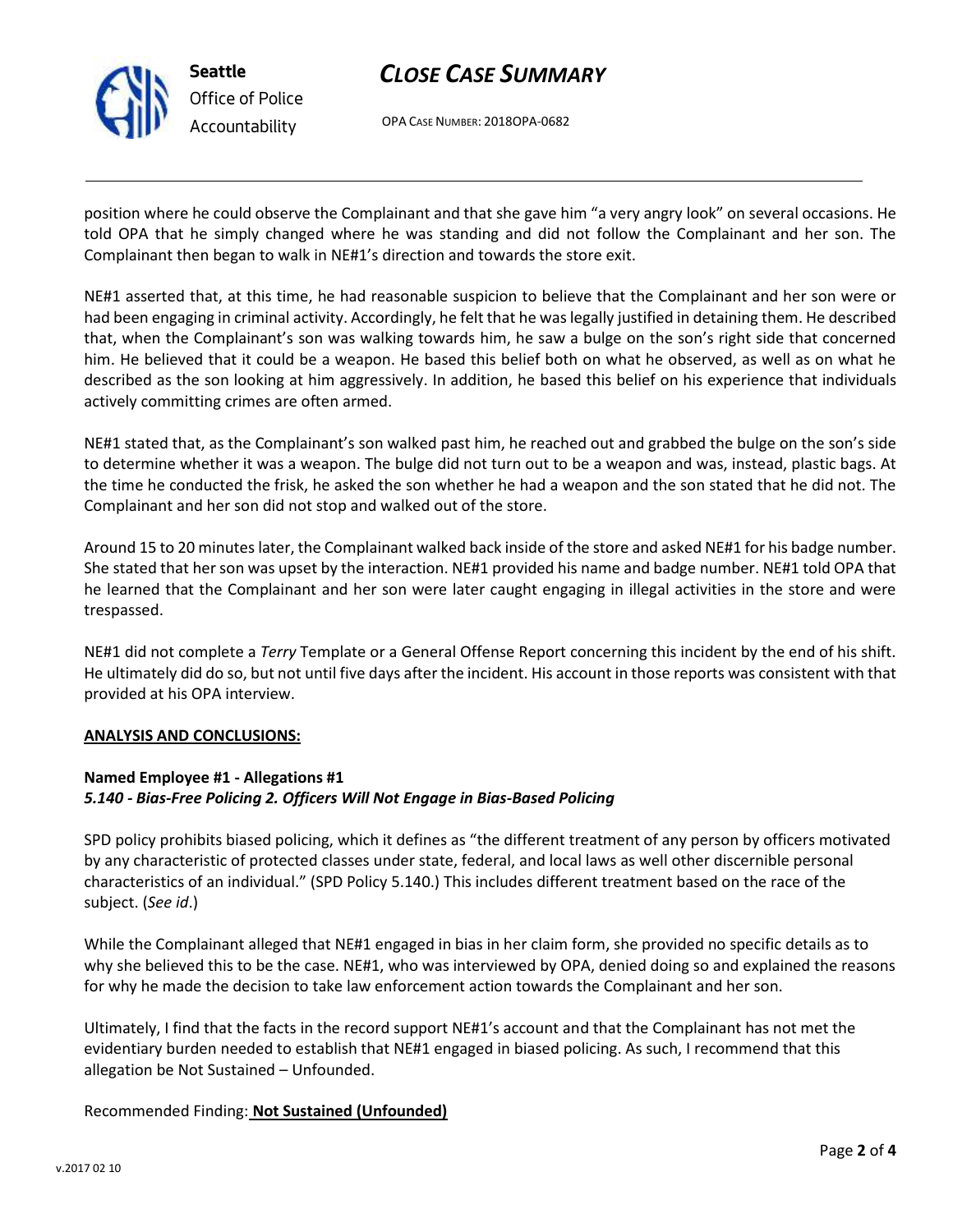# *CLOSE CASE SUMMARY*

OPA CASE NUMBER: 2018OPA-0682

#### **Named Employee #1 - Allegation #2** *6.220 - Voluntary Contacts, Terry Stops & Detentions 1. Terry Stops are Seizures and Must Be Based on Reasonable Suspicion in Order to be Lawful*

SPD Policy 6.220-POL-1 governs *Terry* stops and stands for the proposition that *Terry* stops are seizures of an individual and, as such, must be based on reasonable suspicion in order to be lawful. SPD Policy defines a *Terry* stop as: "A brief, minimally invasive seizure of a suspect based upon articulable reasonable suspicion in order to investigate possible criminal activity." (SPD Policy 6.220-POL-2(b).) SPD Policy further defines reasonable suspicion as: "Specific, objective, articulable facts, which, taken together with rational inferences, would create a wellfounded suspicion that there is a substantial possibility that a subject has engaged, is engaging or is about to engage in criminal conduct." (*Id*.) Whether a *Terry* stop is reasonable is determined by looking at "the totality of the circumstances, the officer's training and experience, and what the officer knew before the stop." (*Id*.) While "[i]nformation learned during the stop can lead to additional reasonable suspicion or probable cause that a crime has occurred, it "cannot provide the justification for the original stop." (*Id*.)

When NE#1 stopped the Complainant's son and grabbed the bulge on his side, NE#1 effectuated a detention, even if only momentary. Based on my review of the record, I find that this detention was supported by sufficient reasonable suspicion. Notably, the evidence indicates the following facts supporting reasonable suspicion: NE#1 was aware that the Complainant and her son had previously engaged in suspicious activity in the store; their behavior appeared to be suspicious on the date in question; they remained in the store for an abnormally long period of time; they looked at him angrily and aggressively; and the son had a bulge on his right side that appeared to NE#1 to be a weapon. These facts, when evaluated together, establish that the detention was legally justified.

For these reasons, I recommend that this allegation be Not Sustained – Lawful and Proper.

Recommended Finding: **Not Sustained (Lawful and Proper)**

### **Named Employee #1 - Allegation #3**

## *8. Officers May Conduct a Frisk or Pat-Down of Stopped Subject(s) Only if They Reasonably Suspect That the Subject(s) May Be Armed and Presently Dangerous*

SPD Policy 6.220-POL-8 states that: "Officers may conduct a frisk or a pat-down of a stopped subject only if they reasonably suspect that the subject may be armed and presently dangerous." The policy explains that: "The decision to conduct a frisk or pat-down is based upon the totality of the circumstances and the reasonable conclusions drawn from the officer's training and experience." The policy provides a non-exclusive list of factors supporting such a search.

At his OPA interview, NE#1 stated that he believed that the Complainant's son was armed and presently dangerous, which supported the frisk. In support of this assertion, NE#1 cited to the son's suspicious behavior, his aggressive look towards NE#1, the bulge on his right side, and the fact that, in NE#1's experience, individuals committing crimes were often armed.



**Seattle** *Office of Police Accountability*